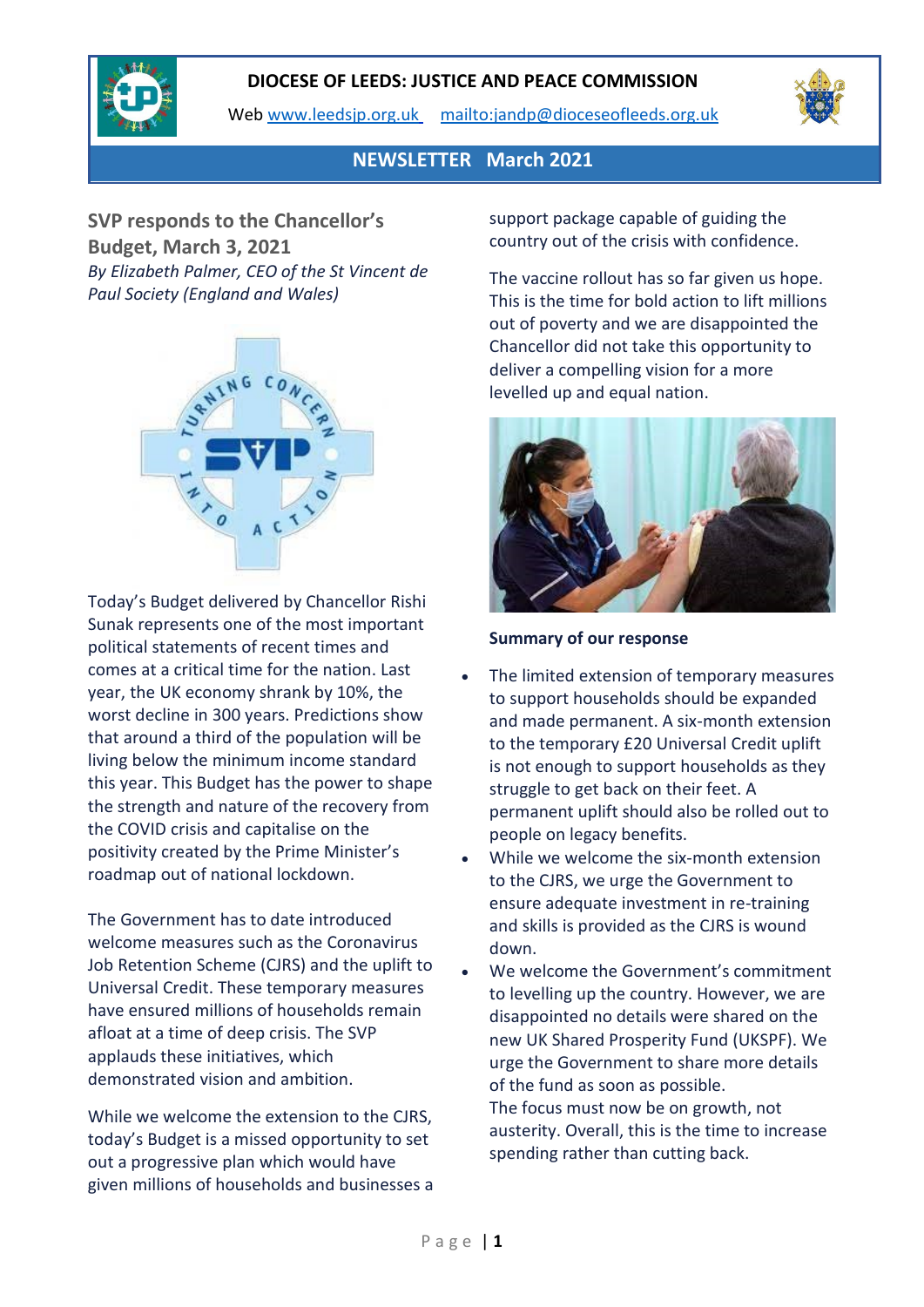

Web [www.leedsjp.org.uk](http://www.leedsjp.org.uk/) <mailto:jandp@dioceseofleeds.org.uk>



## **NEWSLETTER March 2021**

#### **On our social security system**



#### **Our social security system needs to be strengthened so that it can truly unlock the potential of millions of people**.

As a [member](https://www.svp.org.uk/social-justice) of the Keep the Lifeline coalition, we are disappointed the Chancellor opted for a limited, six-month extension of the £20 uplift to Universal Credit. This is a missed opportunity to extend support to struggling families on Universal Credit by making the uplift permanent. We are equally disappointed there has been no announcement about extending the uplift to people on legacy benefits.

**The temporary extension to the £20 Universal Credit uplift for only six months will undermine the road to recovery and will leave millions in limbo and at risk of falling into poverty**. Cutting this lifeline in the autumn will push households into debt and will leave millions vulnerable at a time when the economic scenario is expected to be dire and unemployment is projected to be widespread. A six-month extension of the uplift also fails to meet the [original](https://www.gov.uk/government/speeches/the-chancellor-rishi-sunak-provides-an-updated-statement-on-coronavirus) [objectives](https://www.gov.uk/government/speeches/the-chancellor-rishi-sunak-provides-an-updated-statement-on-coronavirus) of the policy, which were to strengthen the safety net and protect incomes.

#### **On employment support**

The Coronavirus Job Retention Scheme kept nine million people in work at its peak last May. We welcome the announcement that this scheme will be extended until the end of September 2021, however support and investment in retraining and job creation must be the main priority for the Government.

We welcome the announcement of the new Levelling Up Fund. With unemployment levels estimated to be at 6.5% later in the year, it will be essential to introduce measures aimed at creating jobs as well as introducing new training and apprenticeship schemes. A generation of young people will need sustained support if their life chances are not to be blighted by the economic fallout out from the pandemic. We urge the Government to share details of its UK Shared Prosperity Fund as soon as possible. While the Government's levelling up agenda is an ambitious programme, to be successful it needs to ensure that:

- There is an end to austerity measures for local government, and instead increased spending is implemented to improve the quality of public service provision and standards of living.
- The new UK Shared Prosperity Fund is ringfenced and not used to plug funding gaps in local government budgets which have been decimated over the last decade.

We need the Government to match the commitment of the millions of people who have bravely endured the restrictions and deprivations over the past year. It is only by empowering people financially, socially and spiritually that the nation can start to fully recover from the effects of the pandemic.

#### Published 3rd March 2021

[SVP responds to the Chancellor's Budget,](https://www.svp.org.uk/news/svp-responds-chancellor%E2%80%99s-budget-march-3-2021)  [March 3, 2021 | St Vincent de Paul Society](https://www.svp.org.uk/news/svp-responds-chancellor%E2%80%99s-budget-march-3-2021)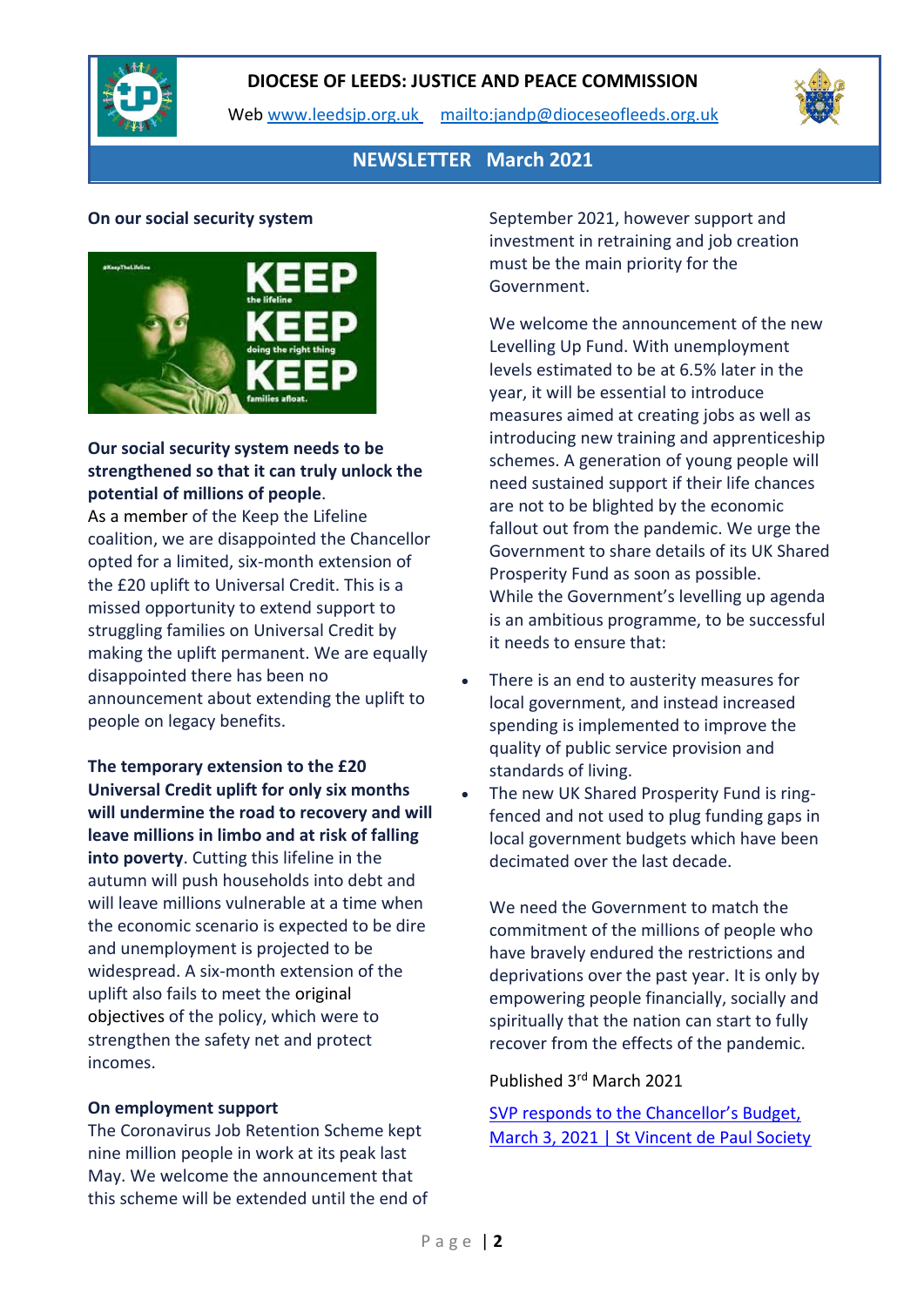

Web [www.leedsjp.org.uk](http://www.leedsjp.org.uk/) <mailto:jandp@dioceseofleeds.org.uk>



**NEWSLETTER March 2021**

## **PEACE SUNDAY**

*By Sr Sheila Griffiths, The Holy Family Sisters in Bradford*

Members of Pax Christi and J&P in the Diocese organised a prayer Service for Peace Sunday, January 17<sup>th</sup>, 2021. This was live streamed on Zoom that very same day. Since COVID restrictions on Church Services are at present in force, I tuned in to this service. Actually, since last March I have attended online meetings with the Pax Christi group in the diocese.

In his message for the Catholic Church's World Day of Peace, Pope Francis appeals to the international community and every individual to foster a "culture of care" by advancing on the "path of fraternity, justice and peace between individuals, communities, peoples and nations."



The service highlighted a culture of care for earth and humanity. In her opening introduction one of the members of Pax Christi brought out that Creation and Incarnation are an integral entity and that Christmas does not end when the decorations come down. Christ is incarnated in every event and especially in our service to one another and caring for our Common Home.

The following poem by Michael Doherty spells this out.

*When the carols have been stilled, When the star-topped tree is taken down, When family and friends are gone home, When we are back to our schedules The work of Christmas begins: To welcome the refugee, To heal a broken planet, To feed the hungry, To build bridges of trust, not walls of fear, To share our gifts, To seek justice and peace for all people, To bring Christ's light to the world.*

Another highlight of the programme was a rendering of part of a speech by Oscar Romero expressing his close involvement with people. Diarmuid O' Murchu's Prayer to the Holy Spirit, calling the Spirit to breathe down on this troubled world, followed by a moment of quiet to allow the participants to reflect on what touched them at this moment, gave time for personal involvement. A rousing chorus of the song, 'These are the hands…' sung by a group of school children, brought home to all the tenderness and love expressed by the many frontline workers since the beginning of the COVID pandemic, a great symbol of peace.

What impressed me a great deal was to note how the organisers were lay people, as were most of those who zoomed in. If only the clergy of our diocese could take such an interest and be creative in liturgical services.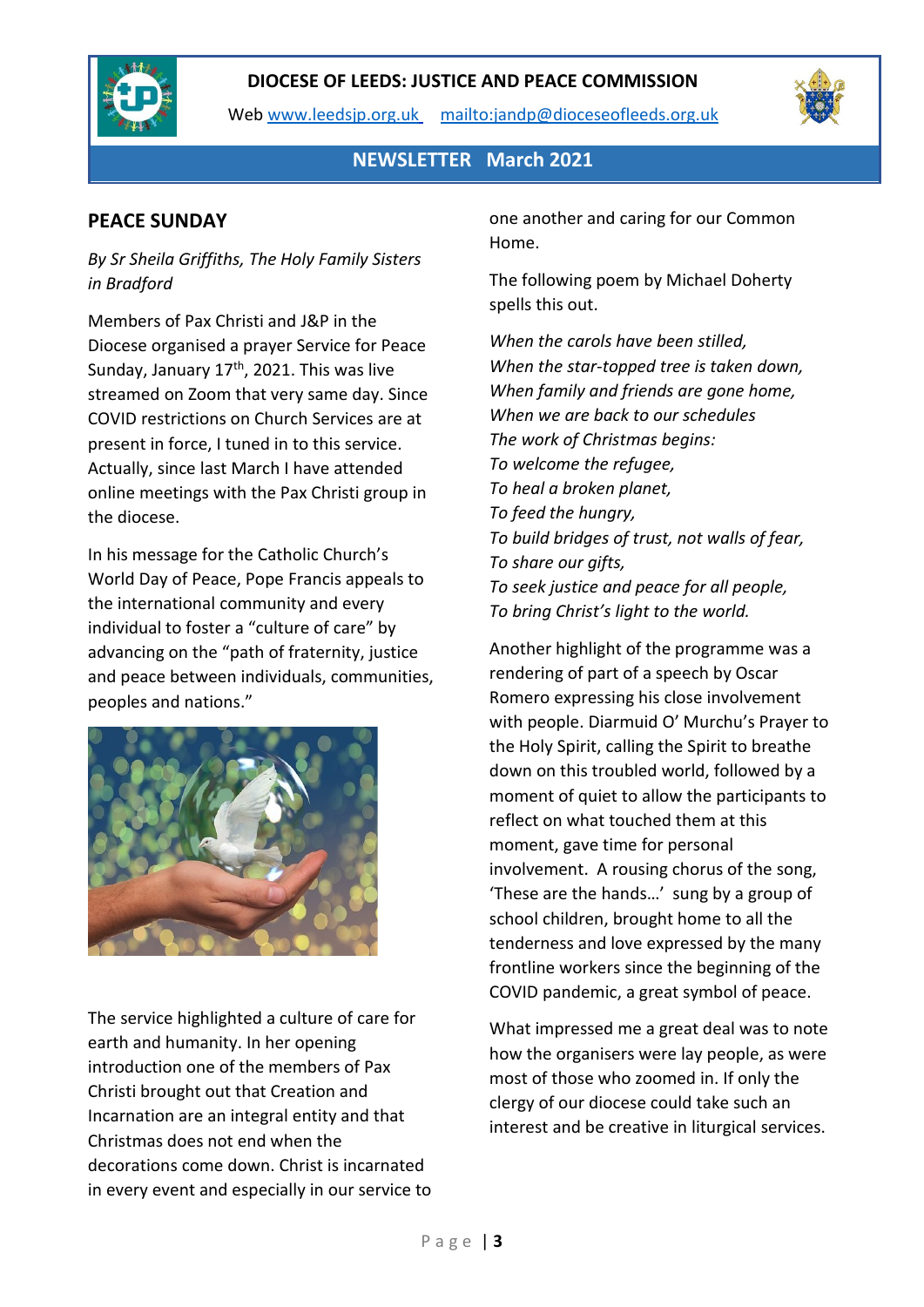

Web [www.leedsjp.org.uk](http://www.leedsjp.org.uk/) <mailto:jandp@dioceseofleeds.org.uk>



## **NEWSLETTER March 2021**

## **Stations of the Cross.**

#### *by John Battle*

The wayside pulpit in our neighbourhood says during Covid19 "God still does home visits"! In other words, a shut Church and limited services does not mean the end of our prayer life. The traditional Lenten practice, the Stations of the Cross, could always be a private meditation on Jesus's final journey to his Crucifixion as well as a public Church-based or outdoor mini procession round the sculptured or pictured stations. The word "stations" originally came from English priest and pilgrim Fr William Wey who in 1472 walked round the "halting places" of Jesus 's passion in Jerusalem. These were later fixed at fourteen by Pope Clement XII in 1731. There are many good practical guidebooks; two I find helpful are " Stations of the Cross: Then and Now" by Fr Denis McBride (Redemptorist publications) and "Stations of the Cross" by Fr Timothy Radcliffe OP( Bloomsbury) - both still available and accessible on line. There are also St Oscar Romero's brief reflections on the Stations. As well as a personal examination of conscience structured around a line of Scripture, an image of each station and a brief reflection and prayer, the Stations are also a meditation on how we respond to a suffering and crucified world. Fr Mc Bride includes contemporary images to "*recognise that the way of the cross winds through every village town and city in our world*. *The ancient road located in Jerusalem two thousand years ago; it is a crowded highway populated by millions of people who endure violence and suffering today*" St Oscar Romero comments at the First Station, "*Your unfair trial goes on duplicated in all the unfair*  *sentences through which innocent people are condemned. You are still the victim of these injustices perpetrated against the weak the defenceless and the voiceless in whom you continue to live and to suffer"*. At the same Station Fr Timothy Radcliffe asks "*Is it good to be tough on crime when wrong people suffer?*" Are we too quick to judge and write off especially the poor? St Oscar Romero prays "*Grant us the grace not to burden others with our moral failings but to carry the cross with you... send us people who have the courage to shoulder the crosses of others in solidarity and patience, for our society is crowded with poor Christs crushed by all crosses and weight*".

The El Salvador martyr Fr Ignacio Ellacuria issued a stark challenge: "*I want you to set your eyes and hearts on these people who are suffering so much, some from poverty and hunger, others from oppression and repression then, standing before these people thus crucified, ask yourselves what have I done to crucify them ? What do I do to 'uncrucify' them what must I do for these people to rise again?"*

## **A Justice Themed Stations of the Cross**

Join us for a special hour of prayer using the traditional Stations of the Cross as we walk alongside those who are being crucified today and reflect on the damage that we continue to do to our Common Home - the Earth

See website and Events for details…..

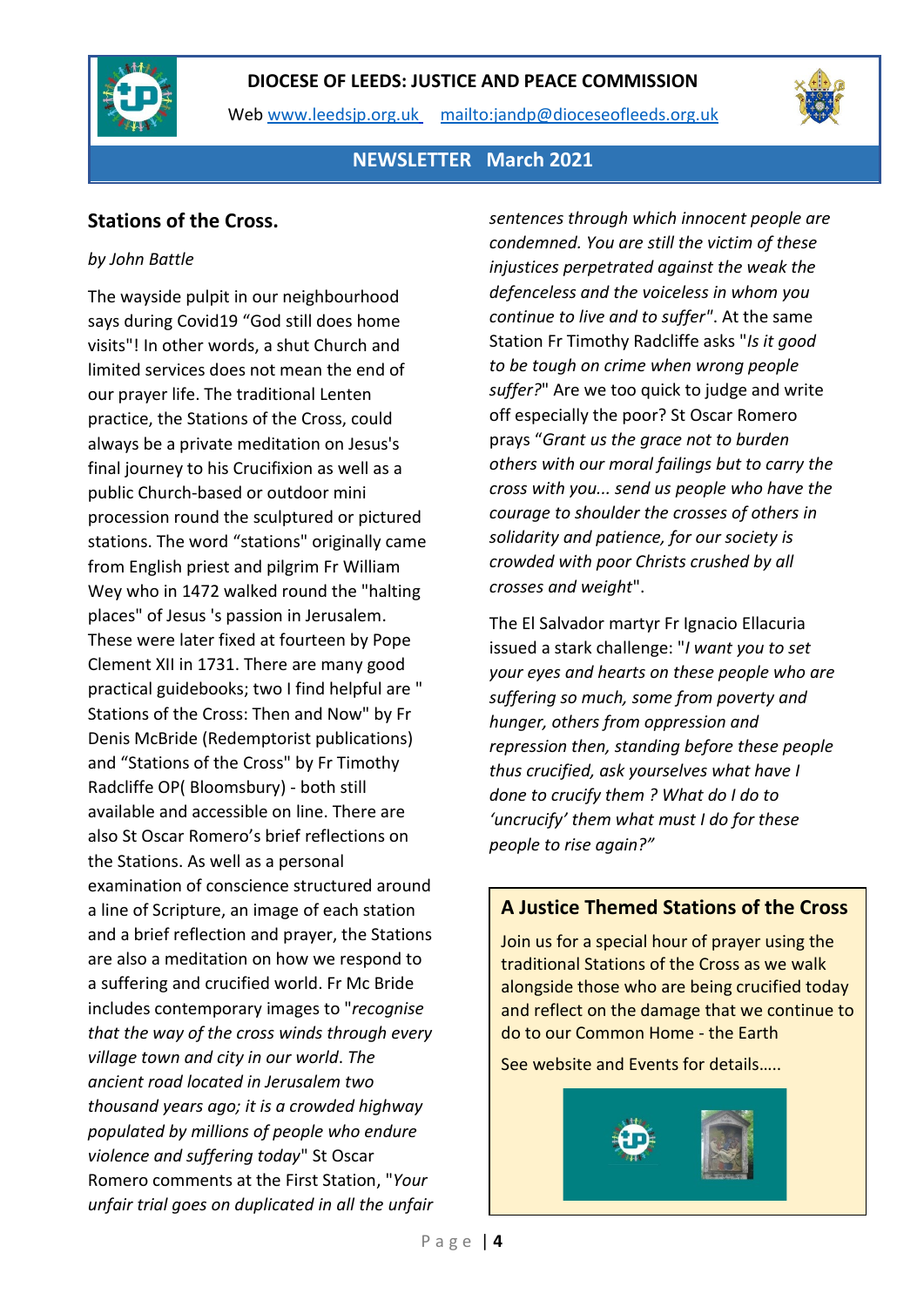

Web [www.leedsjp.org.uk](http://www.leedsjp.org.uk/) <mailto:jandp@dioceseofleeds.org.uk>



## **NEWSLETTER March 2021**

## **WE NEED YOUR MONEY!**

#### *A financial opinion piece by Joe Burns, Treasurer for the Commission*

The J&P Finances are in relatively good shape, considering the considerable reorientation of our activities in the last 12 months. The key factors that have led to this situation are:-

- We have had grant money for some work and a steady amount of regular income through Standing Orders. Our income will have decreased but not by a large amount.
- Our activities will end up costing us far less this financial year (which ends on 31 March) because they were mostly online. This is what has made a big difference.
- A third factor is that there has been much more voluntary activity in this financial year – reducing the amounts that we have had to pay to people to do stuff for us (mainly Helen – servicing the Commission, arranging our events and managing most of the newsletter production).

So why am I asking for your money?

It is quite simple: we need to do more.

The last 12 months have served to highlight the inequalities in our country and in the following year it is only going to get worse. In the next 12 months we are going to see much higher levels of unemployment and rising poverty (by whatever measure you care to use) in our own country. Funding for Developing countries is becoming much more difficult (e.g. the way in which UK Aid money is being increasingly tied to trade) and in comparison to the likes of the UK, very few vaccine deliveries have been made to

countries in the global South. The rise of the Black Lives Matter movement has served to spotlight the continuing discrimination experienced by people of colour in this country. ….. and I haven't even mentioned Climate Change yet!

Systemic injustice lies at the root of all these problems – the way we have organised ourselves as a country and within the world only serves to compound these problems. We need systemic change – and that is not achieved easily. Our role as a Commission is to reflect on the key issues of the day in the light of Catholic Social Teaching. It must start with us – with the change of heart that comes when we reflect on the injustice around us in the light of the Gospels. Just as with confession, it is no good just being sorry for the sins that we have committed – we must resolve not to sin again. So, when we reflect on systemic injustice it is no good just wringing our hands and saying that we cannot do something about it.

We cannot solve these issues individually but that is not the same thing as doing nothing. As Pope Francis puts it in 'Laudato Si' we need to have a 'community conversion'. That is why the Commission needs to do more and why we need more financial support from the Catholic community in the Leeds Diocese.

Over the last 5 years we have reorganised how we do our work so that it is split between the 'ongoing' work – such as the communications work via the regular newsletter, social media posts and our up-todate website – and project work. Some projects we just do with our core funds – such as our Days of Reflection. Others are more complex and require us to apply for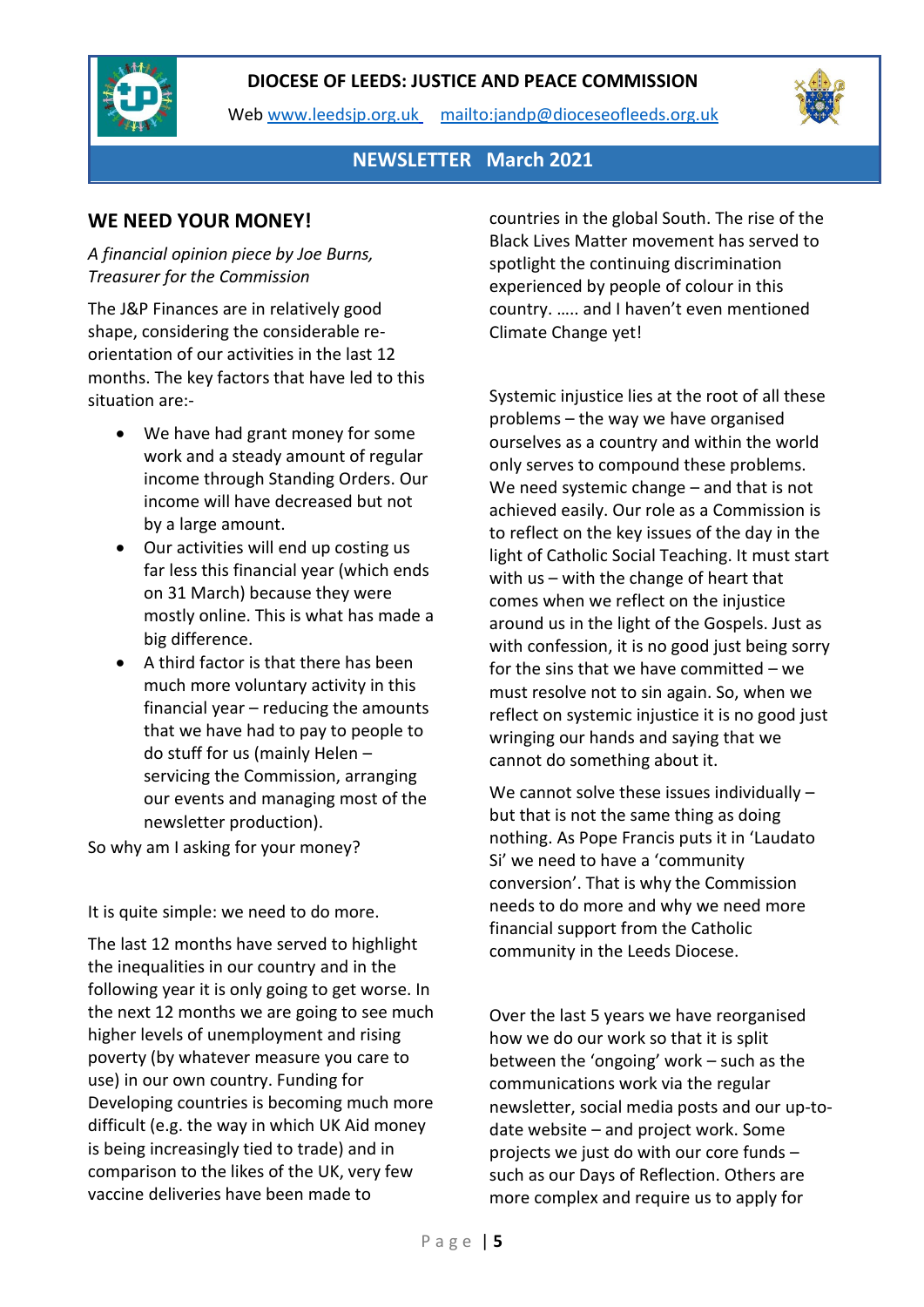

Web [www.leedsjp.org.uk](http://www.leedsjp.org.uk/) <mailto:jandp@dioceseofleeds.org.uk>



## **NEWSLETTER March 2021**

grant funding – such as the SPARK social justice project with young adults or the Family Poverty workshops we were doing prior to lockdowns. Both of these were supported externally, and we would have been unable to do anything effective without the funding received from the Porticus Trust and the Society of the Holy Child Jesus.

Yes, we must support those who provide immediate relief for those in greatest need – such as the work of the SVP or the emergency appeals issued by CAFOD. However, we must also support the longerterm work of changing unjust systems and policies. This is where supporting the work of the Commission comes in. In the words of

Emeritus Pope Benedict "Love needs to be organised" – and that takes money.

Are you or your parish community really taking that seriously?



#### **WHERE DOES OUR MONEY COME FROM?**

Our financial year ends on 31 March – so I will report in May on the actual amounts involved in our income and expenditure over the previous 12 months.

However, to give perspective, here are a few key facts, which, when you think about them, I am hoping will lead to some action on your part!

- Out of the more than 30,000 or so mass goers (in 'normal' times!) in the Leeds Diocese there are less than 20 who regularly contribute to the work of the Commission through a Standing Order. Yet, with gift aid, this brings in close to £3000 per annum. What if that were more like 200?
- Out of 80 or so parishes in the diocese, one contributes an annual amount towards our communication costs. We do receive a central grant of £5,000 from the Diocese itself – but it would be so much more encouraging if individual parishes were to show their commitment to our work as well.
- During this financial year we have had about £17,000 in external grant funding – the biggest single element of our income. The two most important points to make about this are:
	- o Whatever money we receive from individuals and the Diocese we can multiply through successfully applying for external funding.
	- o I cannot emphasise enough the importance of the contributions made by individuals or parishes. It demonstrates to trusts and foundations that there is a level of underlying support for our work within the Diocese and this makes it more likely that they will support our applications for grant funding.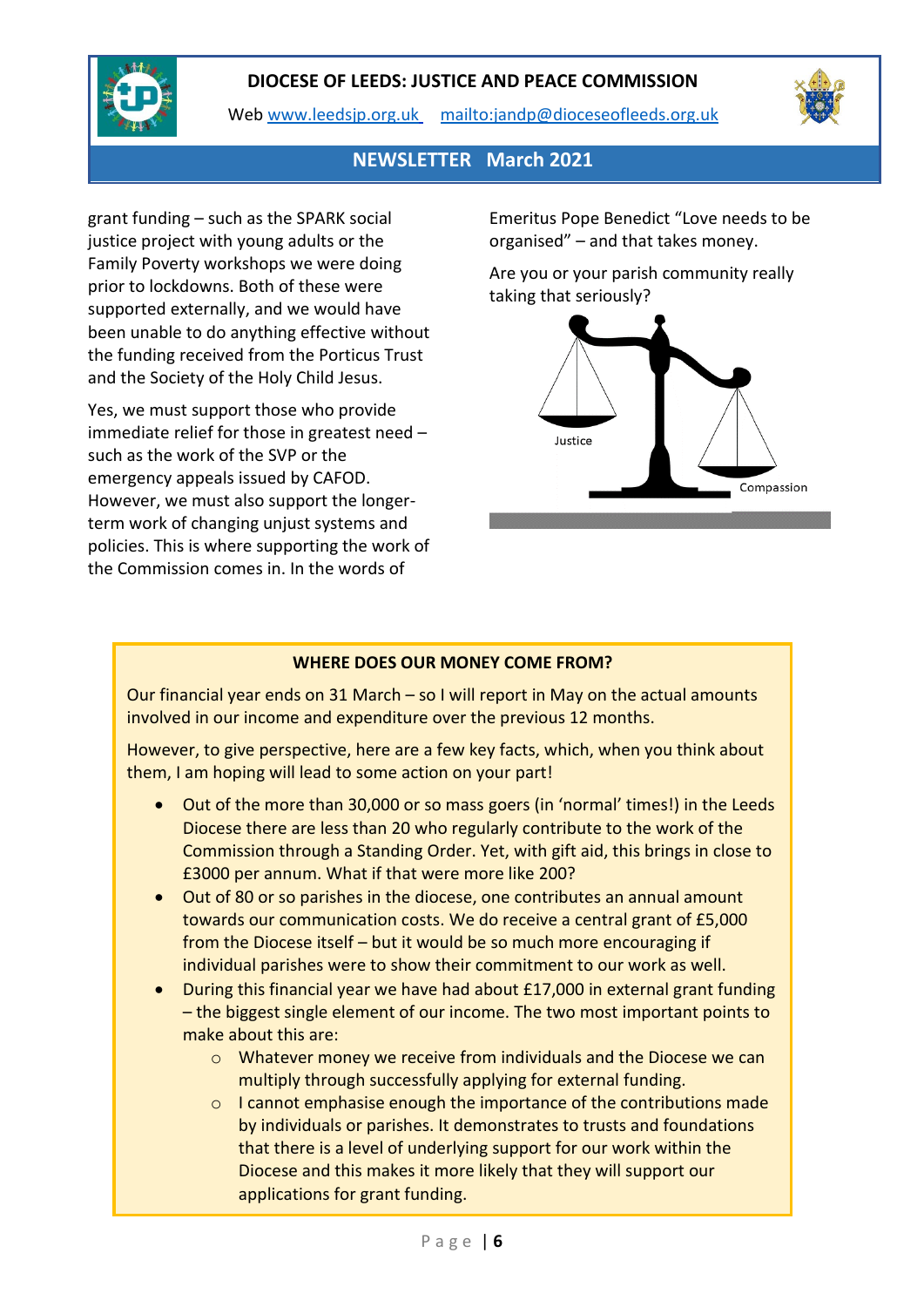

Web [www.leedsjp.org.uk](http://www.leedsjp.org.uk/) <mailto:jandp@dioceseofleeds.org.uk>



## **NEWSLETTER March 2021**

## **A Justice Themed Stations of the Cross**



## **A Justice Themed Stations of the Cross**

This Holy Week, join us for a special hour of prayer using the traditional Stations of the Cross as we walk alongside those who are being crucified today and reflect on the damage that we continue to do to our Common Home - the Earth.

## **Tuesday 30th March 2021 &.30pm - 8.30pm**

Please click here to book for free on EventBrite <https://tinyurl.com/nzxpy6dj>





## **Prayer of the struggling farmer**

#### Lord,

Show me the pain of those who are most troubled So that I can learn about the suffering of my people Grant me the courage to serve others Because in surrender there is eternal life Illuminate us with song and celebration And raise the Spirit amongst us May the Spirit flower and grow And give us strength to continue our struggle May we remember those who have died from injustice Because for us they have given their lives Amen